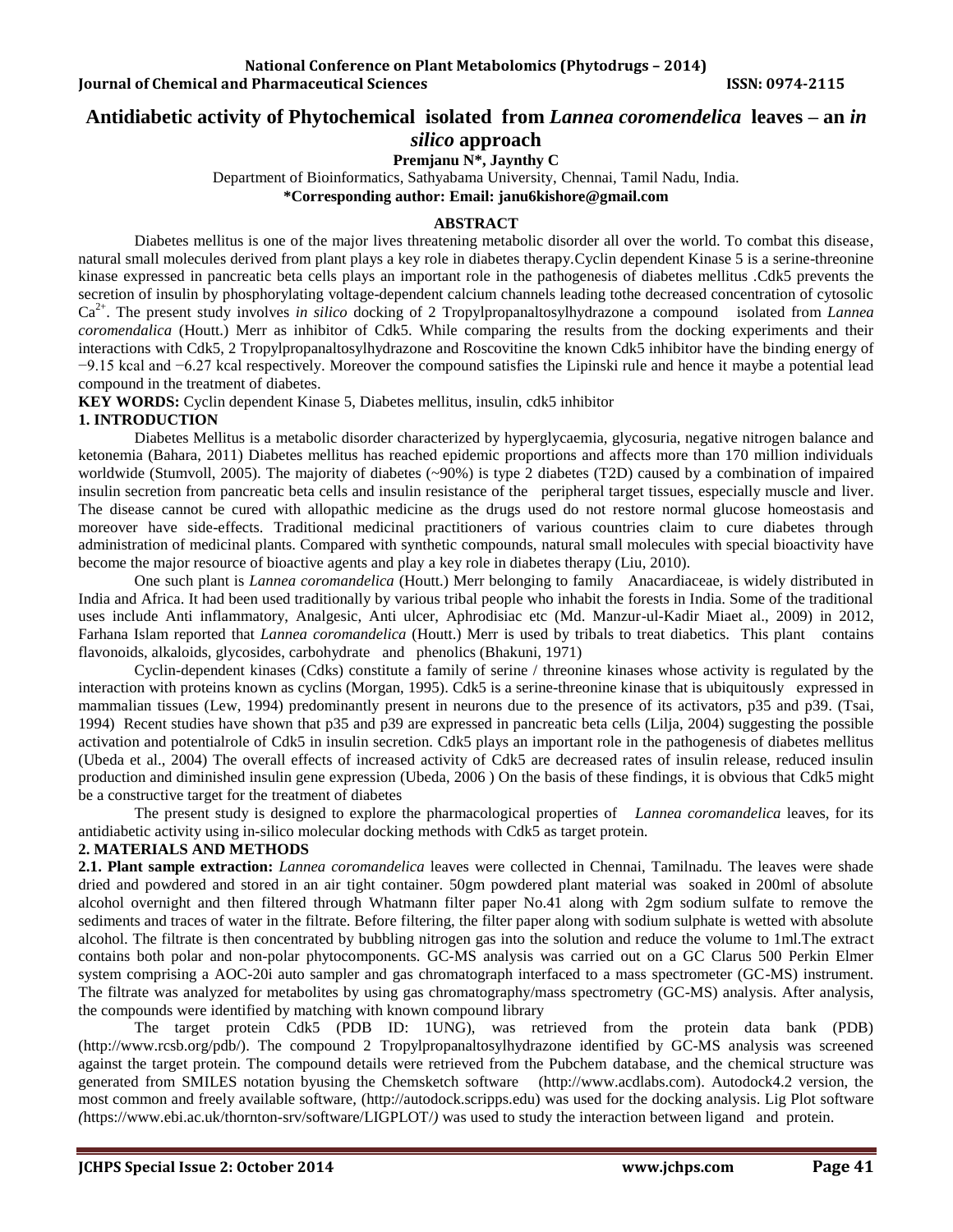#### **National Conference on Plant Metabolomics (Phytodrugs – 2014) Iournal of Chemical and Pharmaceutical Sciences ISSN: 0974-2115**

#### **3. RESULT AND DISCUSSION**

The metabolite from *L. coromendalica* was analyzed by GC-MS .Figure.1. From the list of metabolites (Table - 1 ) obtained those which possess antidiabetic and significant biological activity is thoroughly studied and identified as 2 Tropylpropanaltosylhydrazone. Auto dock software was used to dock the isolated compound 2Tropylpropanaltosylhydrazone and Roscovitine against the target protein Cdk5. The docking interaction of the protein , ligand and their docking energy interaction is shown in Table -2 .

From the interaction studies shown in Fig-2 it has been found that 2 Tropylpropanaltosylhydrazone have docking energy of − 9.15 kcal/mol and forms two hydrogen bond with lys 268 and leu 267 and non interaction bonds with Gln264, Ala244, Leu218, Thr 246, Leu248, Leu219, Thr221, Gly220, Pro222, Gln 226, Asn 270, Cys 269, Gln273 . Lesser is the binding energy more is the binding capacity of the ligand. This compound satisfies the Lipinski rule and is depicted in Fig  $-3$ 

Whereas, roscovitine interaction studies in Fig -2 shows three hydrogen bond with Ala 244 and Leu 219 and nonbonding interactions with, Gln264, Lys268, Cys 269, Gly 226, Gly220, Pro 222, Thr 221, The245, Ser 247, Thr246 and have the binding energy of −6.27 kcal/mol. To study the feasibility of the compound as a probable drug candidate the ADMET properties were also studied and are depicted in Fig  $3 \& 4$ . 2 Tropylpropanaltosylhydrazone satisfies the Lipinski rule .

Cyclin dependent kinase 5 (Cdk5) prevents the secretion of insulin by suppression of gene expression by induction of transcription factors such as CCAAT enhancer binding protein *β*, which acts as negative regulator of insulin gene transcription and by phosphorylating the loop II and loop III of *α*1c subunit of L-typevoltage-dependent calcium channels (L-VDCCs) so that calcium could not find the entry into the pancreatic *β* cell as the L-VDCCchannel activity is deterred due to the phosphorylation leading to the decreased concentration of cytosolic  $Ca^{2+}$ .

Studies reported that insulin secretion is enhanced by inhibition of Cdk5 ( Kitani et al., 2007) From comparing the interaction studies it has been found that 2 Tropylpropanaltosylhydrazone inhibits the activity of cdk5 similar to that of roscovitine , ie by competing with ATP for binding to Cdk5. One possible explanation for the mechanisms is that these compounds prevent phosphorylation thereby allowing the entry of calcium in pancreatic *β* cell .and preventing the suppression of insulin gene expression.



**Figure 1, GC MS spectrum of crude extract from** *Lannea coromendalica* **leaves**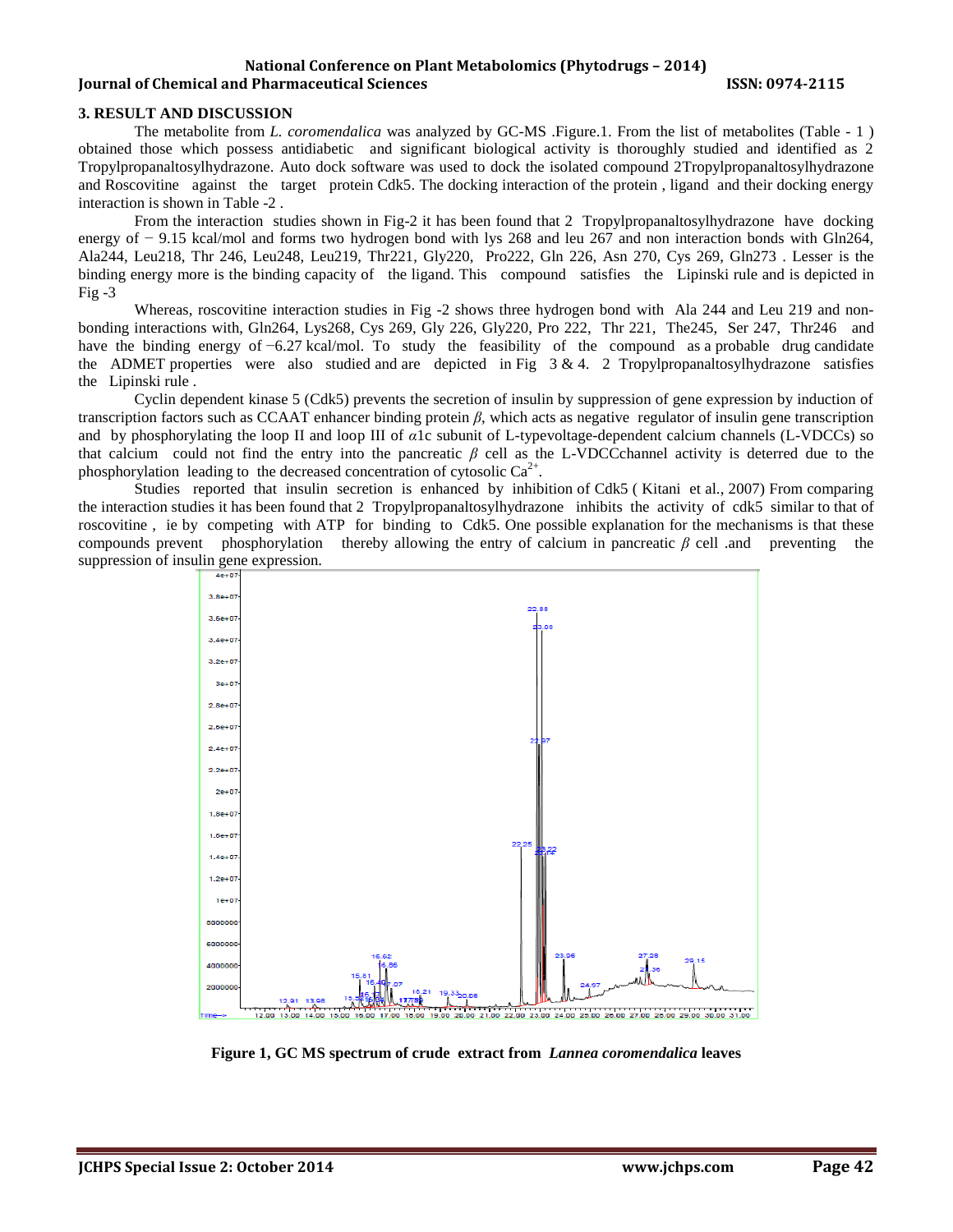## **National Conference on Plant Metabolomics (Phytodrugs – 2014) Journal of Chemical and Pharmaceutical Sciences ISSN: 0974-2115**

| Peak no                 | <b>Retention time(min))</b> | Area % | <b>Chemical name</b>                |  |
|-------------------------|-----------------------------|--------|-------------------------------------|--|
| 1                       | 3.332                       | 1.95   | Styrene                             |  |
| $\overline{2}$          | 12.918                      | 0.43   | Phenol, 2,4-bis(1,1-dimethylethyl)- |  |
| $\overline{\mathbf{3}}$ | 13.978                      | 0.54   | Diethyl Phthalate                   |  |
| $\overline{\mathbf{4}}$ | 15.517                      | 0.69   | N-Benzyl-1H-benzimidazole           |  |
| 5                       | 15.808                      | 2.54   | Benzene, 1,1'-(1,2-cyclobutanedi    |  |
| 6                       | 16.171                      | 0.58   | E-15-Heptadecenal                   |  |
| 7                       | 16.345                      | 0.22   | 13-Octadecenal                      |  |
| 8                       | 16.403                      | 1.81   | cis-9-Hexadecenal                   |  |
| 9                       | 16.621                      | 2.85   | Bicyclo[3.1.1]heptane               |  |
| 10                      | 16.853                      | 3.71   | 3-Tetradecyne                       |  |
| 11                      | 17.071                      | 1.45   | 3,7,11,15-Tetramethyl-2-hexadece    |  |
| 12                      | 17.725                      | 0.24   | 3-Octyne, 5-methyl-                 |  |
| 13                      | 17.899                      | 0.22   | Phthalic acid,                      |  |
| 14                      | 18.218                      | 0.62   | E-15-Heptadecenal                   |  |
| 15                      | 19.322                      | 0.96   | Phytol                              |  |
| 16                      | 20.077                      | 0.46   | 1-Heneicosyl formate                |  |
| 17                      | 22.241                      | 8.10   | 2-Tropylpropanal tosylhydrazone     |  |
| 18                      | 22.880                      | 16.57  | 1 Bis(2-ethylhexyl) phthalate       |  |
| 19                      | 22.967                      | 13.23  | 1H-Indole, 5-methyl-2-phenyl        |  |
| 20                      | 23.084                      | 19.54  | 1H-Indole, 5-methyl-2-phenyl-       |  |
| 21                      | 23.142                      | 6.43   | Methadone N-oxide                   |  |
| 22                      | 23.229                      | 7.29   | (2,3-Diphenylcyclopropyl)methyl     |  |
| 23                      | 23.955                      | 2.28   | (2,3-Diphenylcyclopropyl)methyl     |  |
| 24                      | 24.972                      | 0.53   | Squalene                            |  |
| 25                      | 27.281                      | 2.27   | Vitamin E                           |  |
| 26                      | 27.368                      | 1.06   | 1H-Isoindole-1,3(2H)-dione, 2-bu    |  |
| 27                      | 29.154                      | 3.39   | 1 .gamma.-Sitosterol                |  |

## **Table.1.List of compounds present in the crude extract of** *Lannea coromendalica* **leaves**

## **Table.2.Docking studies of ligand against Cdk5**

| <b>Target protein</b> | Ligand name                  | <b>Docking energy level</b><br>(Kcal/mol) | Hydrogen donar/acceptor              |
|-----------------------|------------------------------|-------------------------------------------|--------------------------------------|
|                       |                              |                                           |                                      |
| Cyclin dependent      |                              | $-9.15$                                   | Two hydrogen bond with Lys           |
| kinase5 (1UNG)        | Tropylpropanaltosylhydrazone |                                           | 268(3.22A) and Leu(3.65 A)           |
| Cyclin dependent      | Roscovitine                  | $-6.27$                                   | Three H bond with Ala244(2.89A       |
| kinase5 (1UNG)        |                              |                                           | and $2.81A$ ) and leu $267$ (3.65 A) |





## 1UNG 9602285 1UNG Roscovitine

**Figure.2.The docking interaction of Cdk5 with 2 Tropylpropanaltosylhydrazone and roscovitine with their predicted ligand binding site residues**.